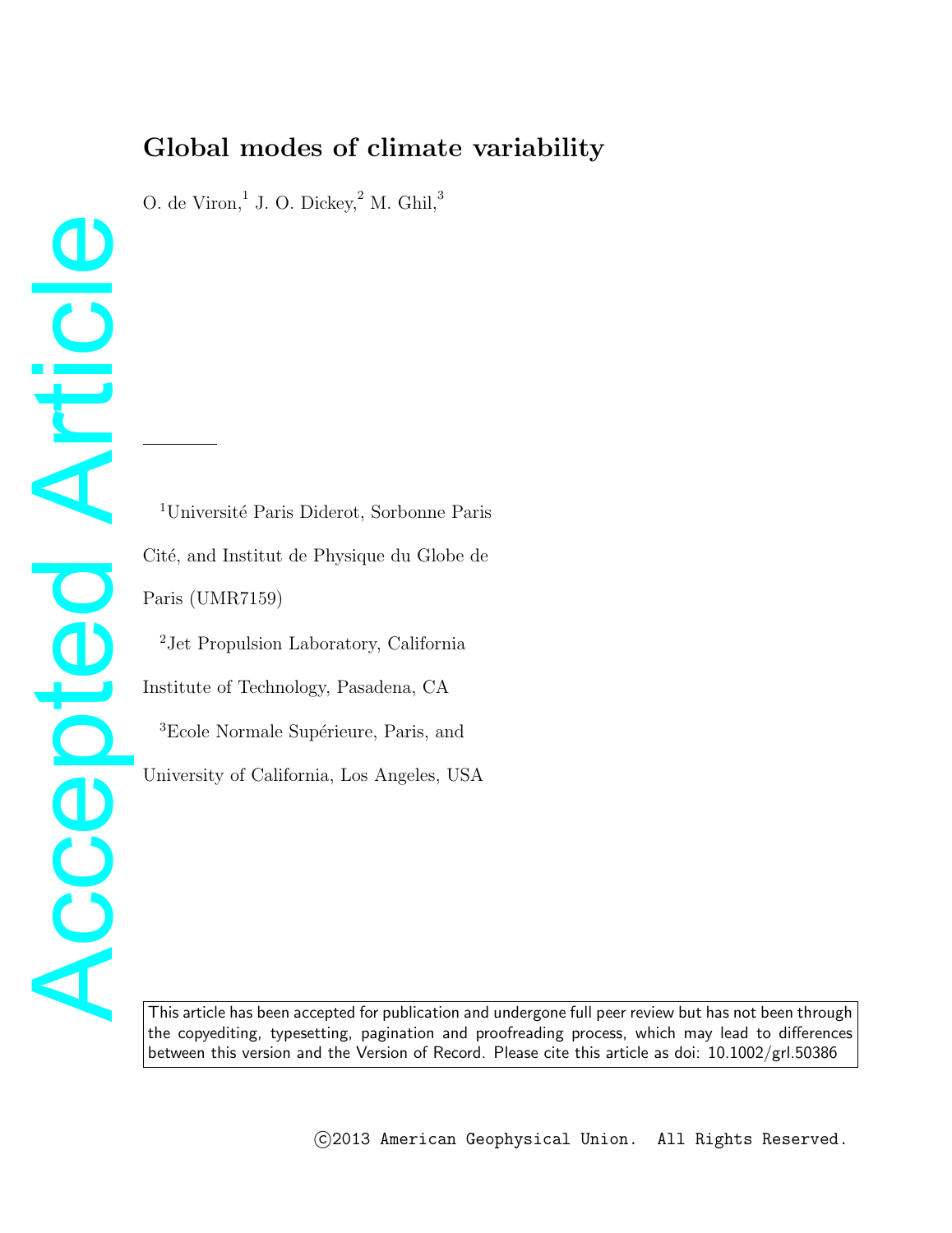The atmosphere, hydrosphere and cryosphere form a fully coupled climate system. This system exhibits a number of large-scale phenomena, such as the El Niño–Southern Oscillation (ENSO), the Asian Monsoon, the North Atlantic Oscillation (NAO), and the Madden-Julian Oscillation (MJO). While these modes of variability are not exactly periodic, they are oscillatory in character, and their state is monitored using so-called climate indices. Each of these scalar indices is a combination of several climate variables. Here, we use a comprehensive set of 25 climate indices for time intervals that range between 1948 and 2011, and estimate an optimal set of lags between these indices to maximize their correlation. We show that most of the index pairs drawn from this set present a significant correlation on interannual time scales. It is also shown that, on average, about two-thirds of the total variability in each index can be described by using only the four leading principal components of the entire set of lagged indices. Our index set's leading orthogonal modes exhibit several interannual frequencies and capture separately variability associated with the North Atlantic and the North Pacific. These modes are associated, in turn, with large-scale variations of sea surface temperatures.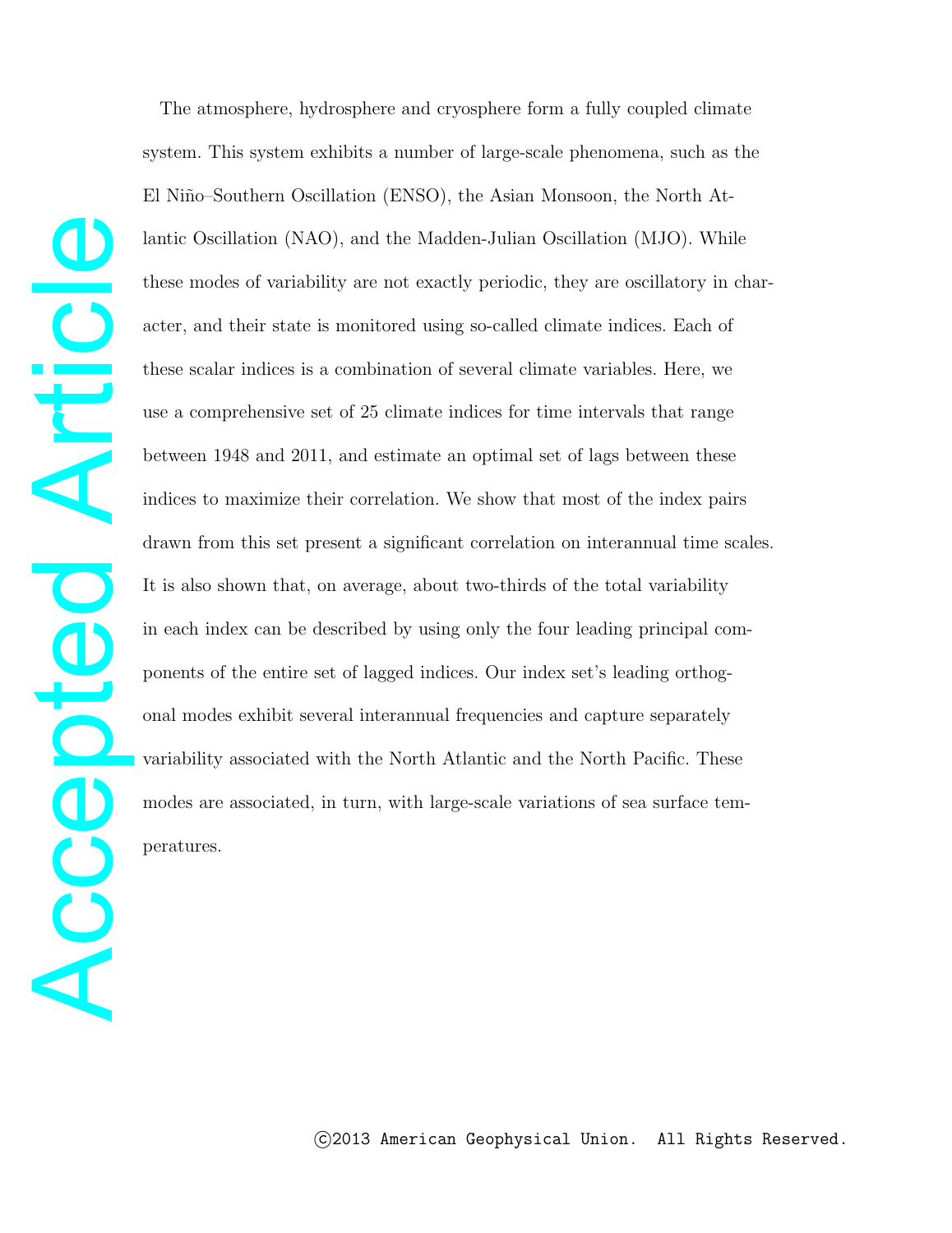## **1. Introduction**

The Earth's atmosphere, oceans, cryosphere, and continental hydrology exchange mass, momentum and energy on all time scales. As a consequence, global- or regional-scale climate variables — such as the sea surface temperature (SST), the rainfall, the surface pressure or the wind speed — fluctuate more or less regularly. Many of these fluctuations are known as modes or oscillations, and their states are monitored by using scalar-valued climate indices. Some of the best-known oscillations extend over large areas of the globe; they include ENSO, the NAO, the Pacific Decadal Oscillation (PDO) and the MJO. Certain oscillations are more localized, i.e. associated with the climate of smaller regions, e.g., the Sahel Rainfall; however, many teleconnections [*Wallace and Gutzler*, 1981] between the latter indices are also known to exist.

Numerous authors have studied such teleconnections and the, possibly lagged, correlations between up to four indices [Ambaum et al., 2001; Moonley and Munot, 1993; Tsonis et al., 2007; Wyatt et al., 2011; Wang et al., 2012]. Other studies have considered the dynamics of coupled nonlinear oscillators as a possible source for such correlations [Ghil and Mo, 1991; Kimoto and Ghil, 1993; Feliks et al., 2010] or studied the network of time series of a single climate field, such as the SSTs, at the nodes of a regular grid  $[Tsonis$ and Swanson, 2008; Donges et al., 2009].

In this study, we investigate whether and to which extent a large set of climate indices which presumably capture the coupled dynamics of several climate fields — may exhibit lagged correlations on a global scale and, if so, what possible causes such a phenomenon may have.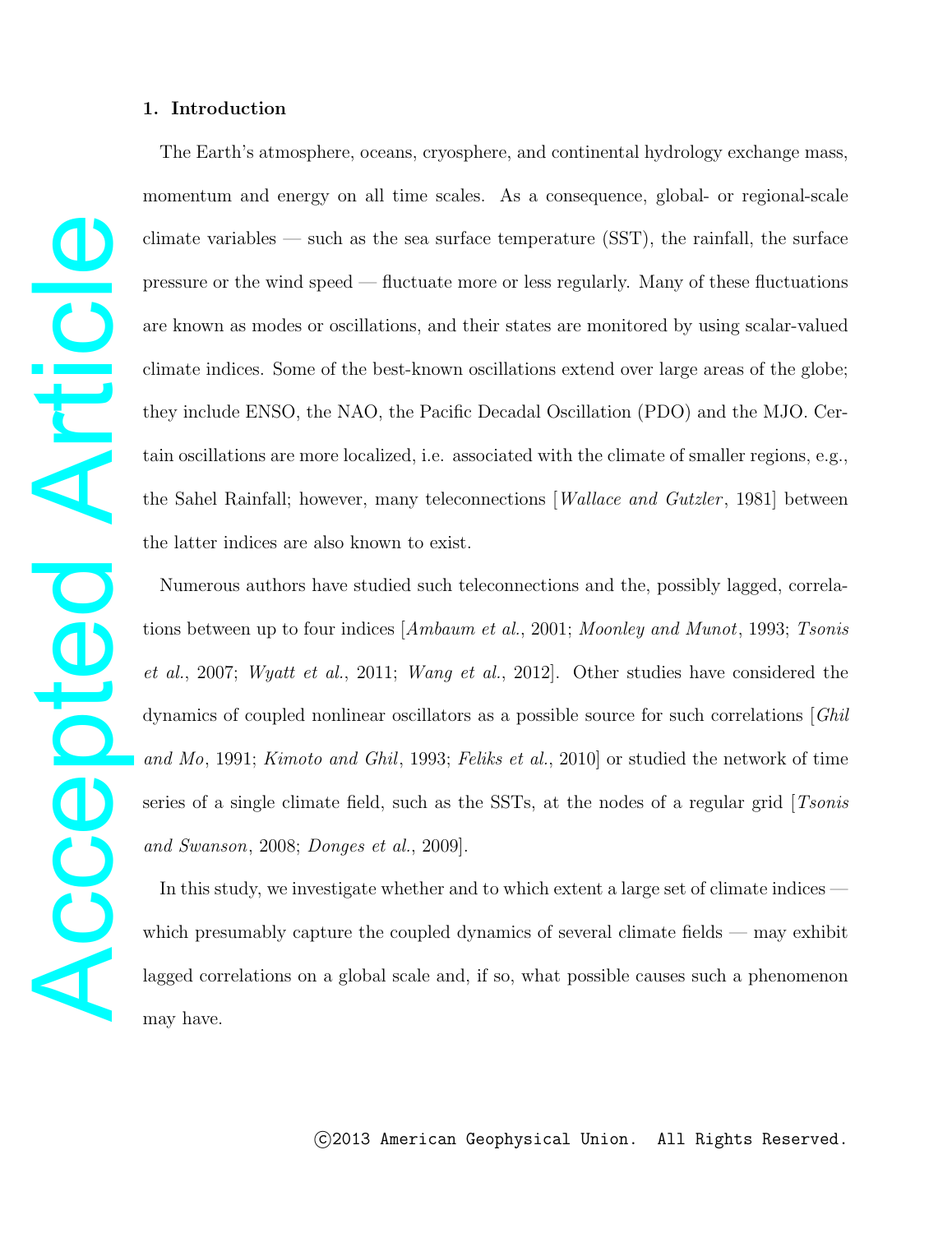Accepted Article Artici Accepted

In Section 2, we describe the data used, and how they were preprocessed. In Section 3, we investigate the connections between the climate indices. Section 4 makes the link between our results and variations of the the SST field. The spectral content of the retrieved modes is discussed in Section 5. Concluding remarks follow in Section 6.

## **2. Data Sets and Their Preparation**

For this investigation, we use a set of 25 climate indices, regional as well as global; their complete list — with acronyms, time intervals of availability and source — is given in Table 1.

This set of time series consists of the entire set of climate indices from NOAA's Earth System Research Laboratory, with four exceptions: (i) only the Southern Oscillation Index (SOI) has been kept among the different ENSO-related time series, since all of these are highly correlated with each other, and their inclusion would have led to climatically superfluous numerical difficulties; (ii) the atmospheric angular momentum has been removed, since previous studies showed that its interannual variability was linked to ENSO [Stefanick, 1982]; and (iii) the solar constant variability was dropped, as it is not a climatic index per se. Finally, (iv) the MJO index was added to the set because its interannual modulation is a topic of particular interest to the authors (e.g., *Marcus et al.* [2001]).

To separate the interannual contribution, we started by removing a composite seasonal cycle, i.e. the average value over all the months of January in the time series has been subtracted from each January value, and so on. The linear trend of each time series was then fitted and removed. Finally, a tapered low-pass filter with a cut-off frequency of 12 months has been applied by convolution of the time series with  $\sin(2\pi ft)/(2\pi ft)$ , where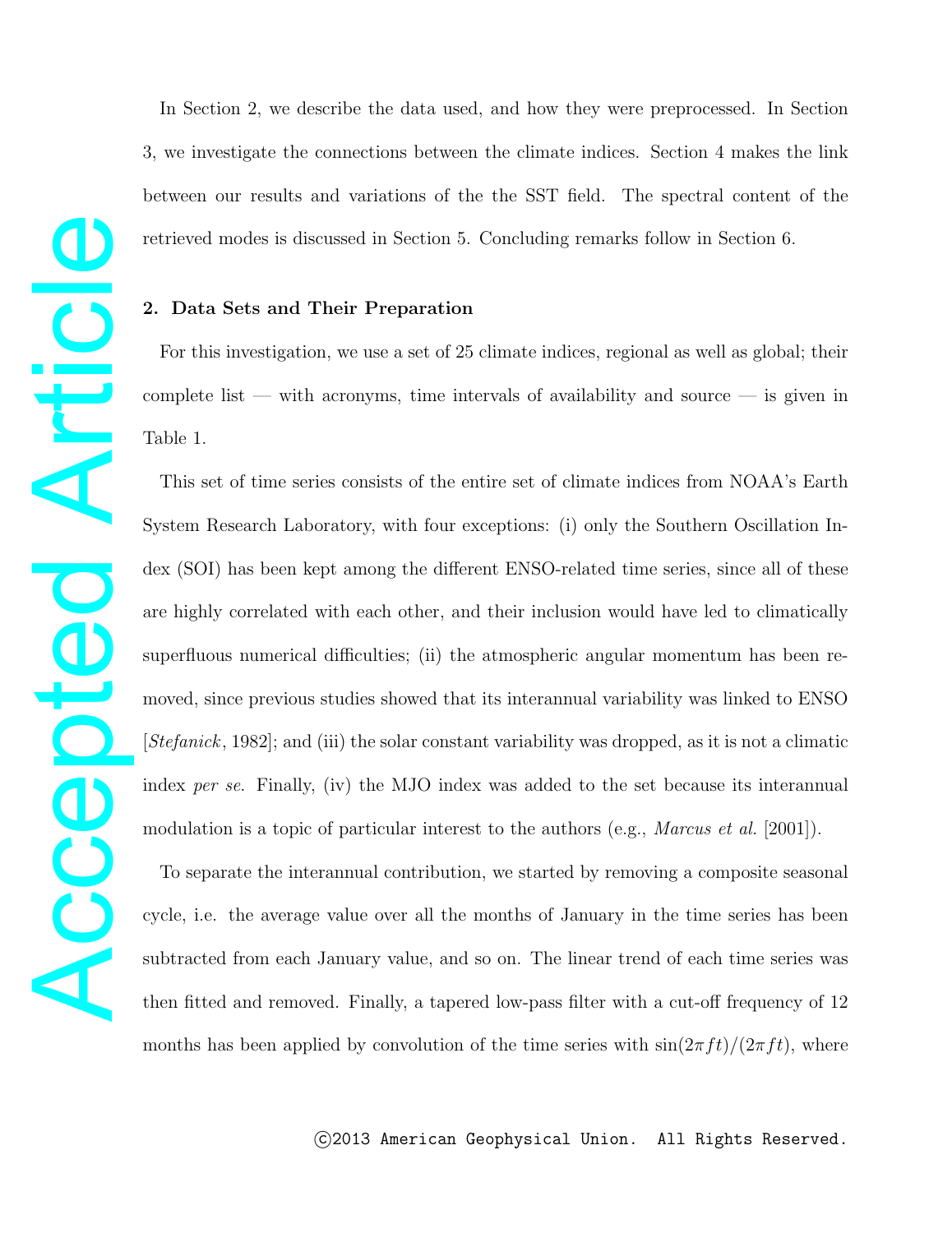f is the cut-off frequency  $[Owen, 2007]$ . The resulting time series for each index has been divided by its own standard deviation, in order to normalize the different indices with respect to each other.

In Section 5, we used the global SST fields of Kaplan et al. [1998].These SSTs have monthly resolution and are given on a  $2.5°x2.5°$  grid.

# **3. Connections Between Climate Indices**

## **3.1. Cross-correlations**

In order to study the connections between the indices, we start by cross-correlating pairs of indices, up to a maximum lag of one year. The correlation coefficient used in this study is the Pearson product-moment coefficient. Cross-correlations are computed by shifting one time series by a given number of months with respect to the other.

We first computed cross-correlations for lags between  $+1$  year and  $-1$  year, in steps of 1 month, and then computed the significance for the lag with the highest cross-correlation. The significance is computed using a Student t-test, after estimating the number of degrees of freedom of the time series, cf. Von Storch and Zwiers [1999].

The number of degrees of freedom was estimated for each pair of time series as the harmonic mean of the number of degrees of freedom from the two time series over the common time interval; this number was computed for each of the two series as the ratio between the common time interval and the decorrelation time of the series in question, i.e. the lag at which its autocorrelation drops to  $1/e$ .

Figure 1 summarizes the cross-correlation results. For each index pair, a colored square indicates the maximum value of the cross-correlation for those pairs of indices for which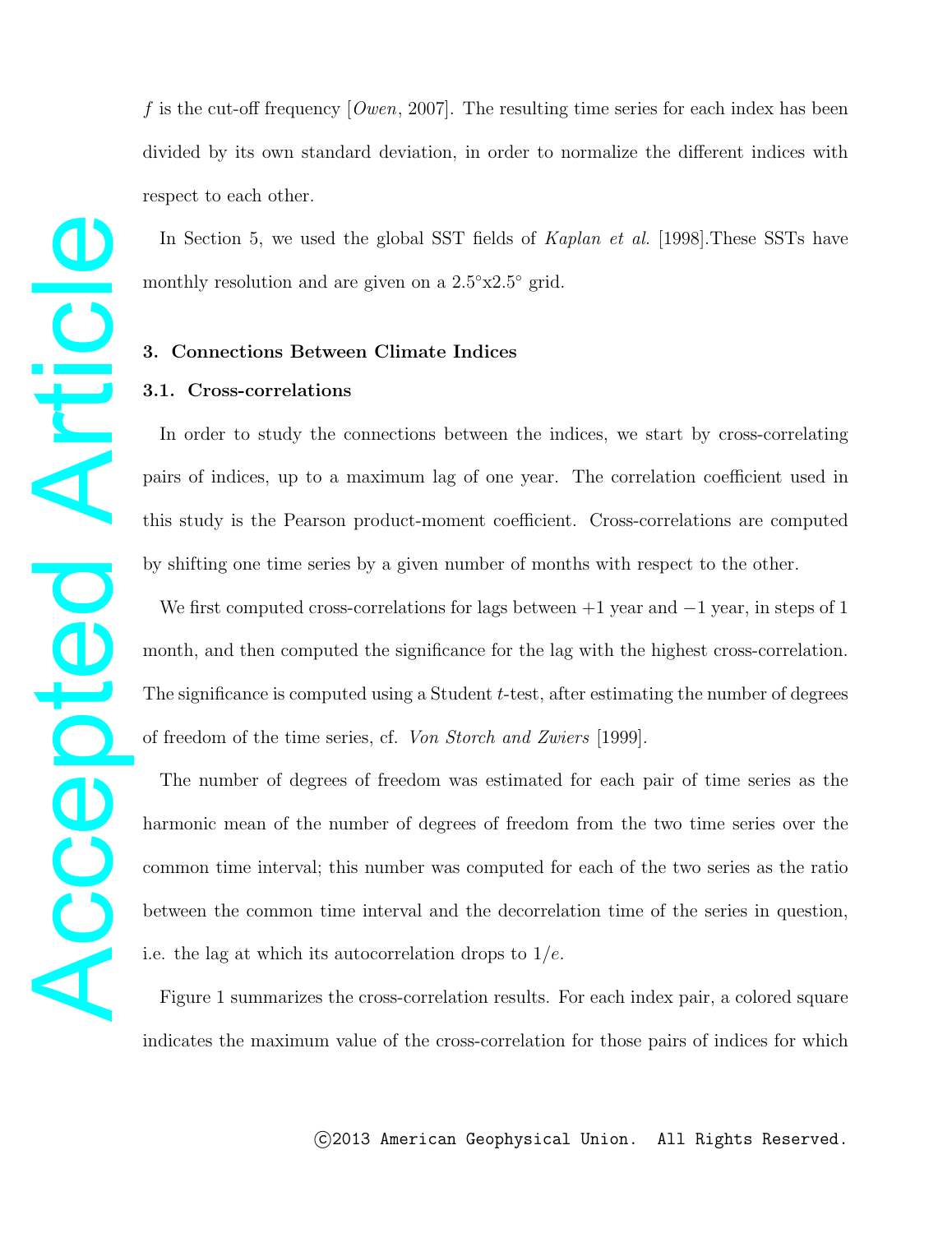Accepted Article Articl Acepted

the statistical significance exceeds 95%; all other correlations appear as white squares. The figure shows that more than 60% of the pairs are significantly cross-correlated.

# **3.2. Principal components (PCs) and optimization procedure**

To investigate the common content in our set of time series  $\{x_i(t) : i = 1, ..., n\}$ , we apply principal component (PC) analysis [Von Storch and Zwiers, 1999], and project them onto the eigenvectors of their variance-covariance matrix. This way, the set of 25 climate indices is expressed as a linear combination of the eigenvectors  $\{X_k(t): k =$  $1, \ldots, K$ ,  $K \leq n = 25$ , which are orthogonal at zero lag,

$$
x_i(t) = \sum_{k=1}^K a_{i,k} X_k(t).
$$

When several time series are interrelated, much of the variance is associated with only a few PCs,  $K \ll n$ . As we want to allow lags between the different indices, we used a slightly different version of PC analysis, and optimized a set of lags between the indices so that the variance captured by four PCs is maximized. The choice of  $K = 4$  PCs was based on Monte-Carlo tests [*Overland and Preisendorfer*, 1982], which showed that the first four PCs are significant, and that adding a few more does not modify the picture in any substantial way.

Given the relatively large dimension of the set of climate indices and, a fortiori, of the set of possible lags between them, we started with a random set of lags, and used a genetic algorithm [Goldberg, 1989] to converge to the optimal set. Since the intervals of availability of the 25 indices differ, we used 126 different time intervals, including in each of them only the indices available in that interval. The 126 intervals correspond to 14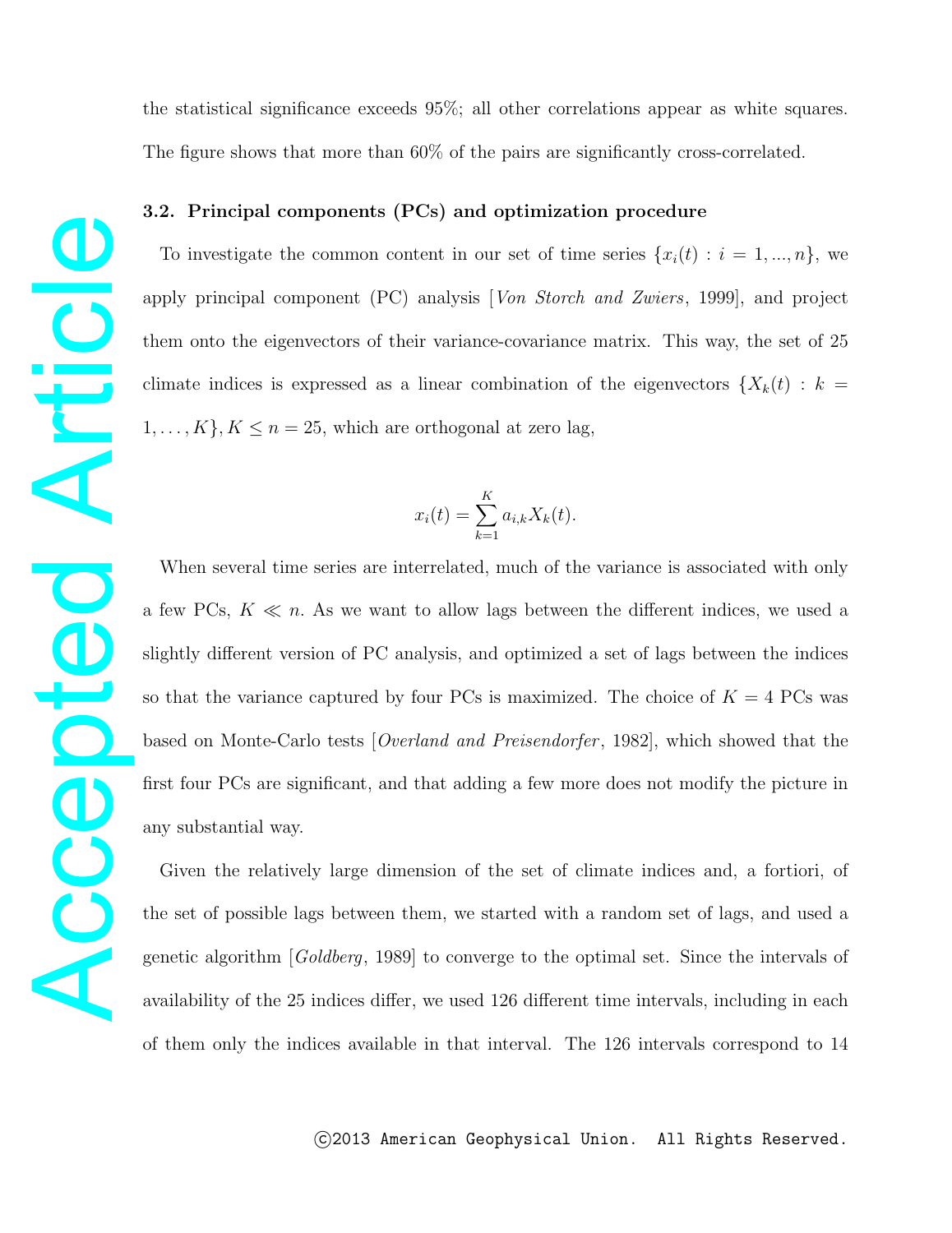starting times, from 1955 to 1981 by steps of 2 yr, and nine ending times, from 1995 to 2011 by steps of 2 yr; the interval lengths thus range from 15 to 55 yr, with a median value of 35 yr. The optimal set of lags was computed for each time interval.

If a connection between two indices does exist, the difference between the lags of those indices — with respect to an arbitrary origin — would be consistent over the 126 runs, whereas the absence of a robust connection between the two would manifest itself as a random distribution of the difference between their lags. We tested each lag-difference distribution against a uniform distribution by using a  $\chi^2$ -test and found that the distributions so tested were significantly distinct from random (at the 95% level) for about 60% of the pairs of indices. Altogether, more than 80% of the index pairs have either a cross-correlation that is significant at the 95% level or a robust lag, or both.

Next, an overall least-square fit was performed in order to find a globally optimal set of lags, based on the best lags found between pairs of modes over all the runs. We also estimated a weighted solution, in which each run is weighted according to the variance captured by the first four modes; both solutions are provided in Table 1. The difference between the weighted and unweighted lags only exceeds one full month in three cases, all of which represent relatively local phenomena, and it is larger than one full year in only one of these three. We then used these optimized lags to compute four PCs over the subset of indices that are defined over the entire interval,  $1955 − 2011$ .

Each of the indices was then reconstructed as a linear combination of the four PCs over its own interval of availability, and we computed for each of them the variance so described. The contribution of each of the four PCs to each of the 25 modes, and the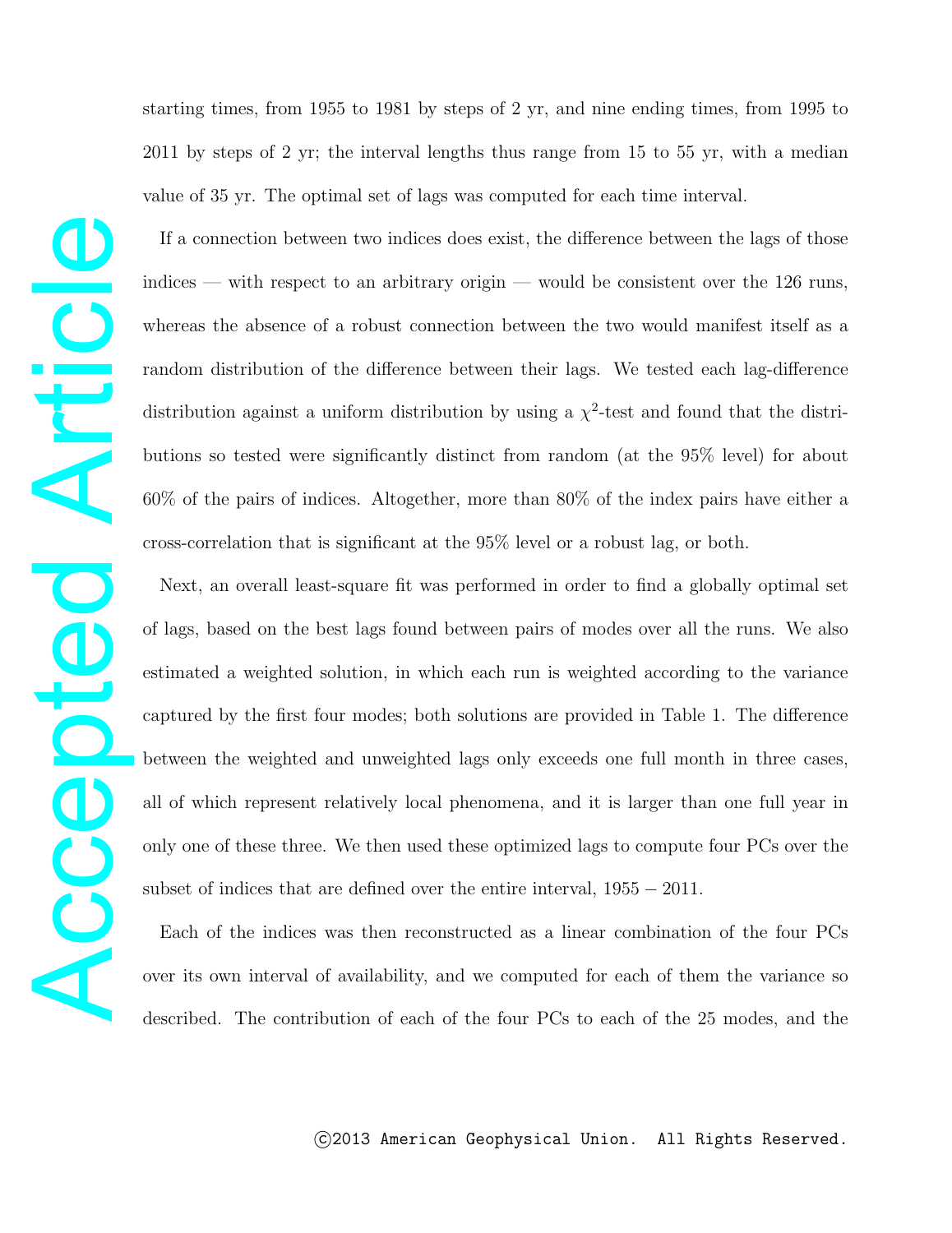total variance captured in each case, are shown in Figure 2. It is clear from the figure that the variance described by a linear combination of the four PCs is below 50% for only six of the 25 indices. It also allows one to group the indices dominated by the same PC.

The group associated with the first PC (red bars) includes mostly Atlantic-related indices — the Atlantic Multidecadal Oscillation (AMO), the Tropical North Atlantic mode, the Atlantic Meridional Mode, Caribbean SSTs and the Atlantic Tripole — along with a few other indices, such as the global mean SST and the Western Hemisphere warm pool. Some of these links, like the one between the AMO and the Tropical North Atlantic mode, have been recognized in previous studies [Trenberth and Shea, 2006]. The AMO involves the buoyancy-driven meridional overturning of the entire Atlantic Ocean [Delworth et al., 1993; Chen and Ghil, 1996] and it does seem to have a near-global climate impact [Knight et al., 2006; Wang et al., 2008].

The group of indices that is associated with the second PC (blue bars) appears to be linked with the Pacific Ocean. This PC captures much of the PDO, ENSO, the Tropical Pacific SST pattern, the Northern Oscillation and the North Pacific pattern, with smaller contributions to other modes, such as the MJO, the Antarctic Oscillation and the NAO. Pohl et al. [2010] already documented a connection between ENSO, the Antarctic Oscillation and the MJO, and so did Giannini et al. [2001] for ENSO and the NAO. The near-global effects of ENSO have, of course, been a matter of intensive study over the last three decades *Philander*, 1990; Sarachik and Cane, 2010.

The third PC (green bars) is associated mostly with the Arctic Oscillation, the NAO, and the Tropical Southern Atlantic index. Links between the Arctic Oscillation and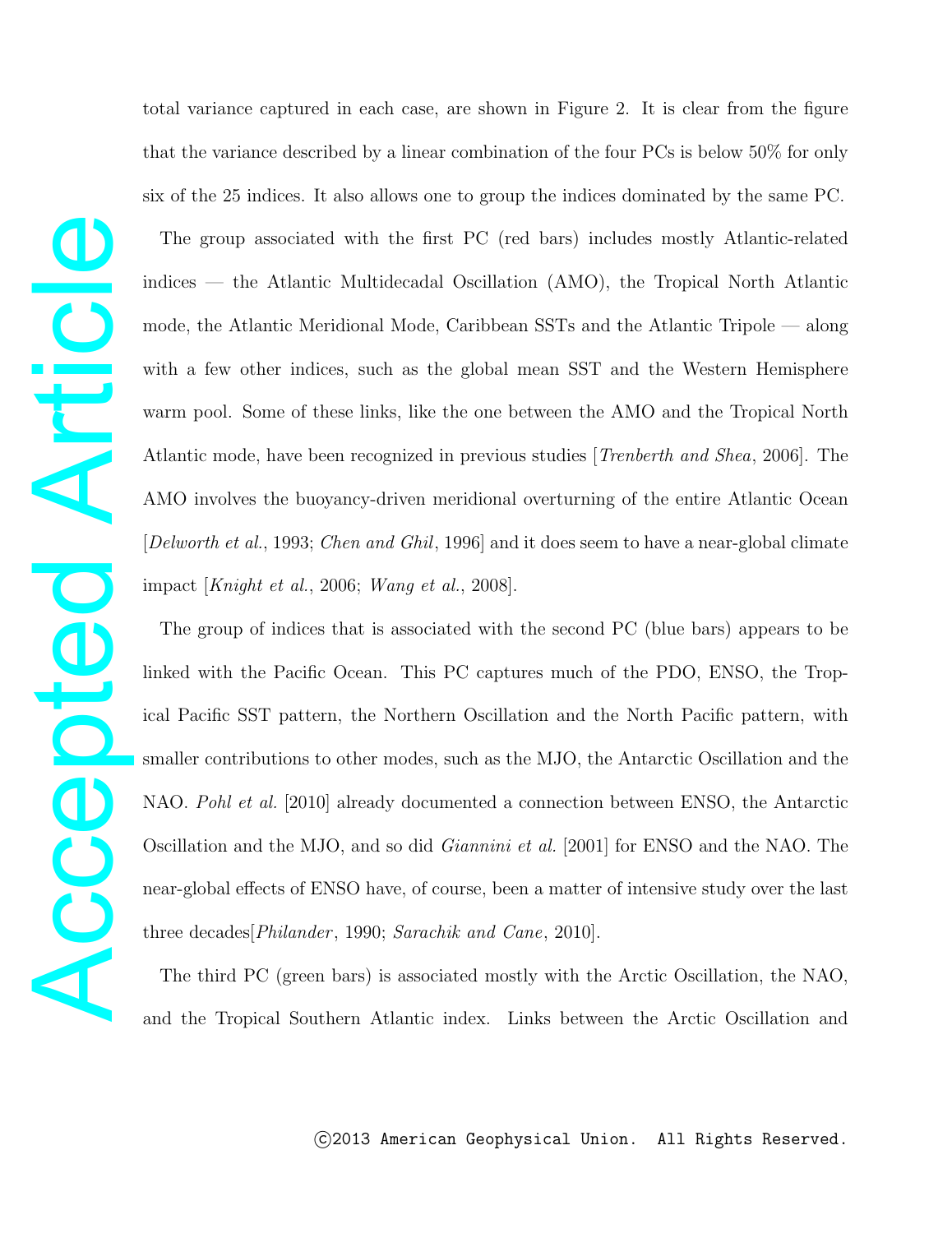the NAO have also been studied, but are known to exhibit various complexities in their details [Ambaum et al., 2001; Kravtsov et al., 2006]. The last PC is associated with smaller contributions to the variance of a few tropical and Atlantic indices.

## **4. Teleconnections and the SST Field**

Accepted Article

Acepted

Article

In studying the dynamics of the climate system on interannual and longer time scales, it is natural to investigate the role of the oceans and of their variability [National Research Council, 1995]. Consequently, we computed a lag correlation between the global SST field [Kaplan et al., 1998] and our four leading PCs. In Figure 3, we show a map of the lagged cross-covariances between the SST field and each of the four PCs, at the lag that maximizes the sum of the absolute values of the correlations over the whole map. The cross-covariance has been set to zero, and thus appears in white on the respective map, wherever the cross-correlation is not significant at the 95% level.

As expected for global-scale phenomena, the cross-covariances are quite substantial over large areas of the World Ocean. The SST pattern correlated with the first PC is consistent with the SST signature of the AMO [*Messic* and *Chavez*, 2011], and the second one with the classical pattern of the PDO [Weare et al., 1976; Mantua et al., 1997; Chao et al., 2000]. The cross-covariances in Fig. 3(a) are largest in the North Atlantic's subpolar seas, off Japan, and in several marginal seas, including the Mediterranean and the Baltic.

The SST field is lagging here by roughly one year, while it is leading by about one year in the other three panels. Note that the time origin of the PCs is arbitrary, as it is based on a lagged set of indices; hence only the relative lags are meaningful.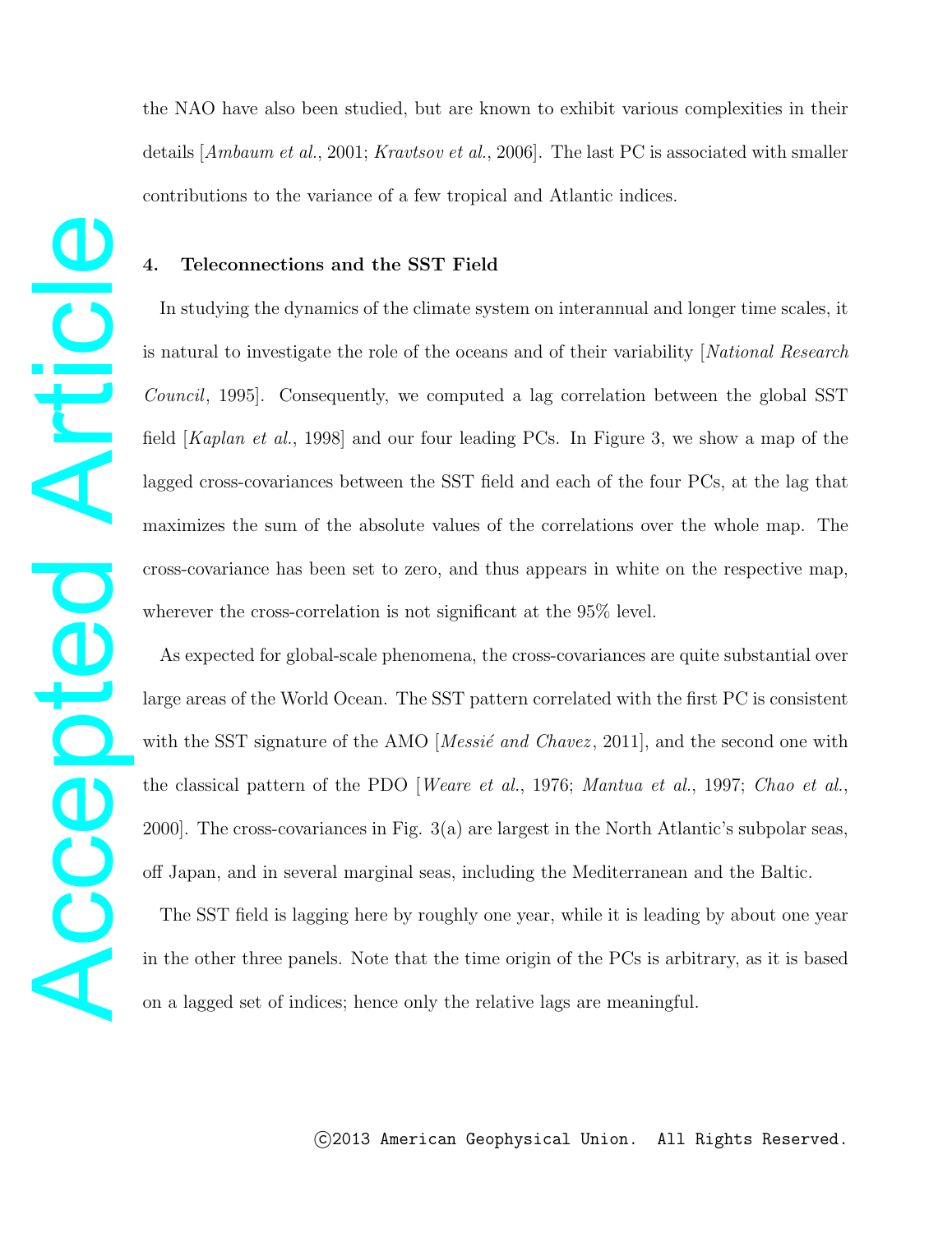In Fig. 3(b), the cross-covariances are largest in the Kuroshio extension and, with the opposite sign, along parts of the West Coast of North America, in good agreement with the dominance of the PDO for this PC. For the third PC, however, the cross-covariances are not particularly consistent with the Arctic Oscillation. This lack of consistency may be due, at least in part, to the complex relationships between the Arctic Oscillation and the NAO [Ambaum et al., 2001; Kravtsov et al., 2006]. The cross-covariances here are largest in the South Pacific Convergence Zone and off the West Coast of Africa; the latter region is dominated by the Benguela Current and prominent also in Fig. 3(a). Finally, in Fig.  $3(d)$ , the area of significant cross-covariances is much smaller than in the first three panels, being essentially restricted to to the Tropical Pacific, the California Current, and the Carribbean.

## **5. Spectral Content**

Finally, we inquired into the extent to which more or less regular behavior in time might be associated with the four leading modes. First, each PC was analyzed using the MTM method, without pre-filtering. We found peaks at periods close to 2.5 yr and 3.5 yr for all the PCs, 5.7 yr for mode 3, and 4.3 yr for PCs 2 and 3; see Table 2, right column. The peaks were tested using a median-filter robustness test [Mann and Lees, 1996]. Various taper numbers n, with  $5 \le n \le 10$ , and the corresponding resolution parameters p, with  $p = 2n - 1$ , were tested, without any noticeable change of the results.

Each PC was then analyzed using singular spectrum analysis (SSA), cf. Ghil et al. [2002] and references therein. The SSA decomposition was performed iteratively: an embedding window  $M$  is chosen in order to optimize the frequency concentration of the first mode,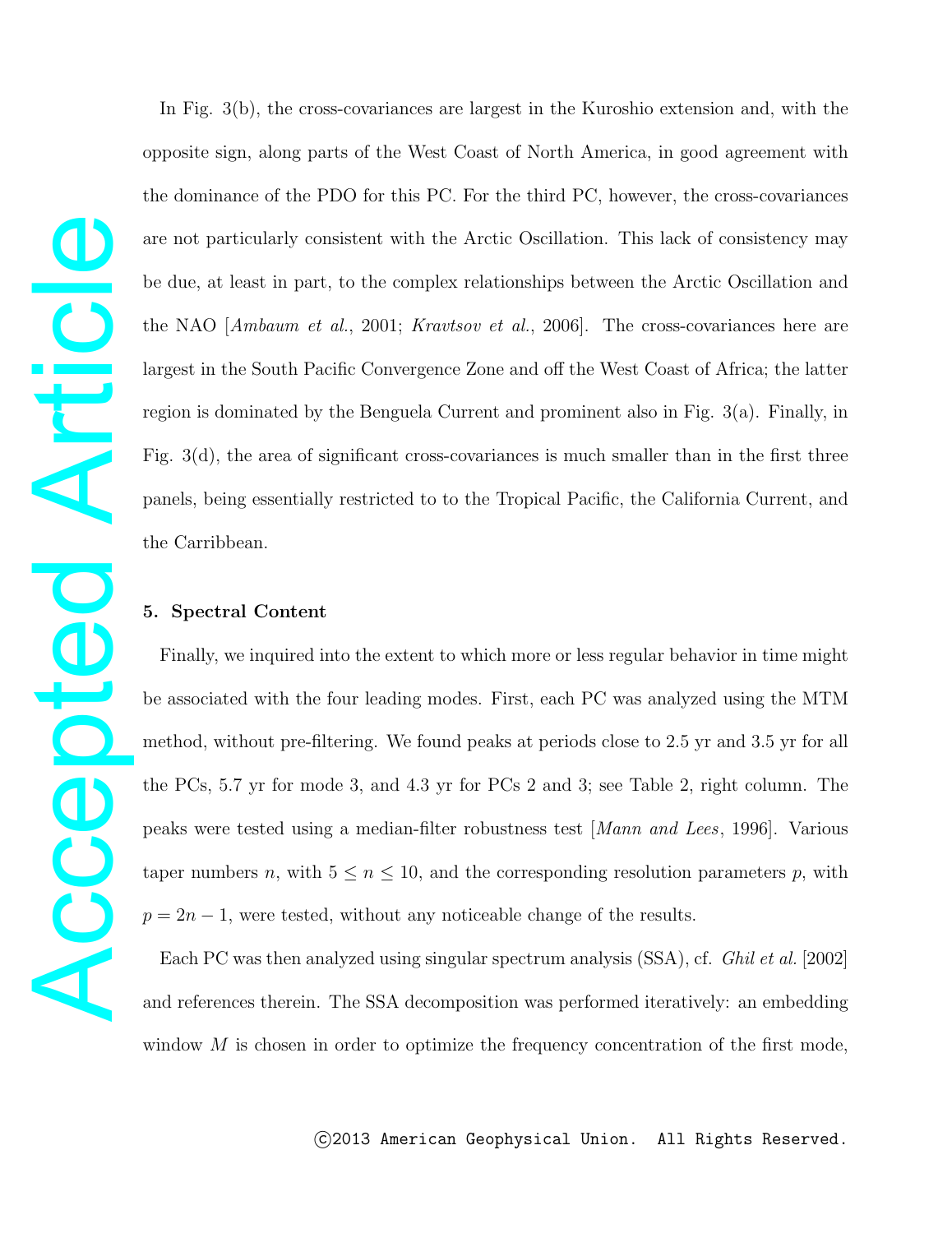i.e. of the first pair of eigenvectors associated with nearly equal variances; the associated reconstructed component is then subtracted, and the residual is analyzed the same way, until eight modes or pairs have been estimated. The embedding window  $M$  is chosen large for the first SSA run, in order to capture the long-periodic behavior, whereas we use  $M \approx 140$  months, i.e., roughly 12 yr, for the next runs.

The maximum-entropy method (MEM) spectrum has been computed both on the sum of the eight SSA modes (see results in Table 2), and on each mode separately. In the first case, a long-term component, with a period longer than 20 yr, and a periodic term around 2.5 yr were identified for each PC; in addition, a 4.5 yr component was found in PC2 and a 5.3 yr component in PC3. Analyzing the modes separately allowed us to confirm the results obtained on the sum of the eight modes, and to detect periodic components of lesser amplitude or longer period: 3.5 yr and 10 yr for PC1; 3.5 yr and 8.5 yr for PC2; 3.6 yr and 10 yr for PC3; 3.2 yr and 10 yr for PC4. These results are robust when changing the MEM order within a reasonable range.

The shorter periods of 3.2–3.6 yr were confirmed by the MTM analysis in each of the four PCs. While not present in the MTM analysis with a high significance, it is of some interest to find the 10-yr peak present in all four PCs, when analyzing the modes separately.

Table 2 summarizes the results from these analyses. All four PCs have a highly significant peak, obtained by both methods, in the range of 2.3–2.8 yr, which is most likely associated with the global effects of ENSO's quasi-biennial oscillation  $[Philander, 1990;$ Sarachik and Cane, 2010; Ghil et al., 2002. In addition, modes 2 and 3 also exhibit a longer and likewise highly significant period, at 4.3–5.7 yr. This peak might, in turn,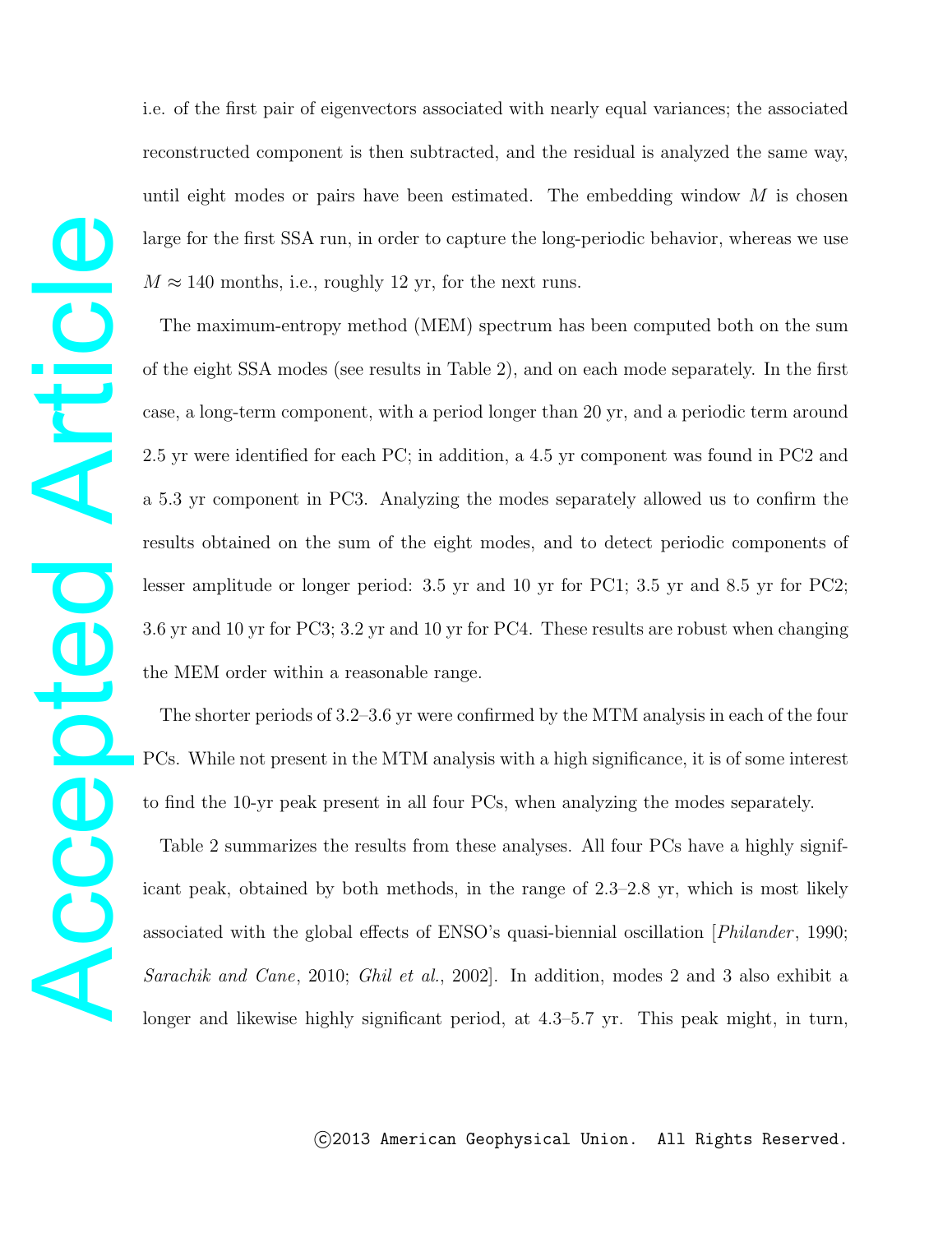be associated with the quasi-quadrennial periodicity of ENSO, modified maybe by the effects of the NAO's 7–8-yr periodicity [Ghil et al., 2002; Feliks et al., 2010]. A longer period, of 21 yr or even longer, is present only in the SSA analysis of all four modes; it could be due to the 17–21-yr period in the PDO  $[Chao et al., 2000; Ghil et al., 2002]$ , but cannot be significant in our data set, whose length barely exceeds twice the period under consideration.

## **6. Conclusions**

We have thus shown here that 25 different climate indices — associated with a great variety of climatic fields and geographic regions — share a very substantial fraction of their variability. This common fraction can be captured and described by using no more than four leading modes of variability. Much of this variability, in turn, is correlated with the SST field. The preferred periodicities apparent in these modes reflect mainly the quasibiennial and quasi-quadrennial periodicities of ENSO. The short records, of not much more than 50–60 years, do not allow one to determine unequivocally the longer periods of 7–8 yr of the NAO or the 17–21 yr of the PDO, but some trace of such periodicities is also apparent in our analysis.

**Acknowledgments.** This study was supported by the U.S. National Science Foundation and the Office of Naval Research (MG), and by the Institut Universitaire de France and the Centre National des Etudes Spatiales through the TOSCA program (OdV). The work of JOD is a phase of research carried out at the Jet Propulsion Laboratory, California Institute of Technology, sponsored by the National Aeronautics and Space Administration (NASA). All but the MJO index time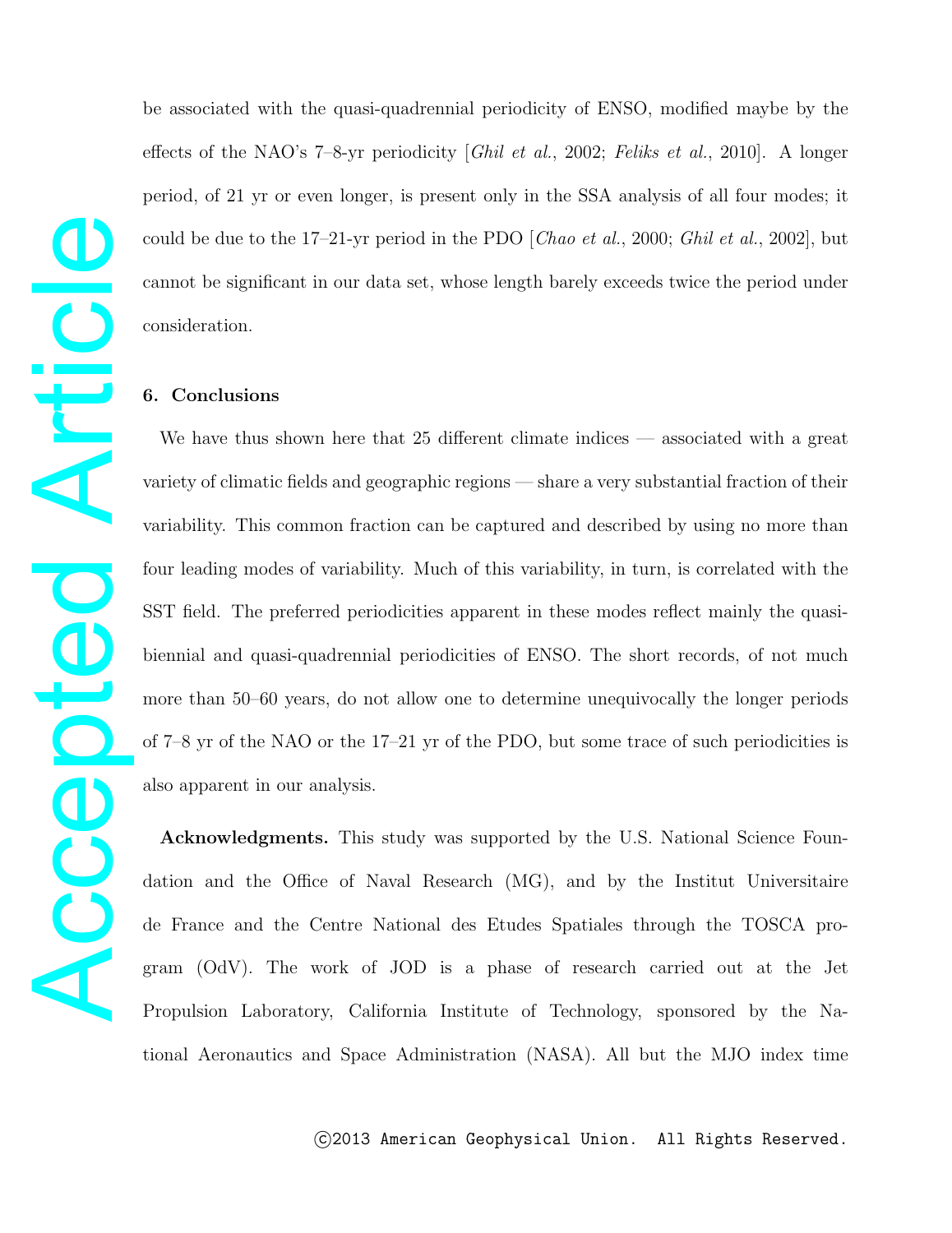series were provided through the Earth System Research Laboratory web site at http://www.esrl.noaa.gov/psd/data/climateindices/list/. The MJO index time series comes from KNMI's Climate Explorer web site http://climexp.knmi.nl. It is a pleasure to thank the editor (Noah Diffenbaugh) and two anonymous reviewers for their help in improving the paper.

#### **References**

- Ambaum, M.H.P., B.J. Hoskins, and D.B. Stephenson (2001), Arctic Oscillation or North Atlantic Oscillation? J. Climate, 14 (16), 3495–3507.
- Chao, Y., M. Ghil, and J.C. McWilliams (2000), Pacific interdecadal variability in this century's sea surface temperatures, Geophys. Res. Lett., 27, 2261–2264.
- Chen, F. and M. Ghil (1996), Interdecadal variability in a hybrid coupled oceanatmosphere model, J. Phys. Oceanogr., 26, 1561–1578.
- Delworth, T., S. Manabe, and R.J. Stouffer (1993), Interdecadal variations of the thermohaline circulation in a coupled ocean-atmosphere model. J. Climate, 6, 1993–2011.

Donges, J.F., Y. Zou, N. Marwan, J. Kurths (2009), The backbone of the climate network, Euro. Phys. Lett., 87 (4), 48007.

- Feliks, Y., M. Ghil, and A.W. Robertson (2010), Oscillatory climate modes in the Eastern Mediterranean and their synchronization with the North Atlantic Oscillation, J. Climate, 23, 4060–4079, doi:10.1175/2010JCLI3181.1.
- Ghil, M., and K.-C. Mo (1991), Intraseasonal oscillations in the global atmosphere. Part I: Northern Hemisphere and tropics, J. Atmos. Sci., 48, 752–779.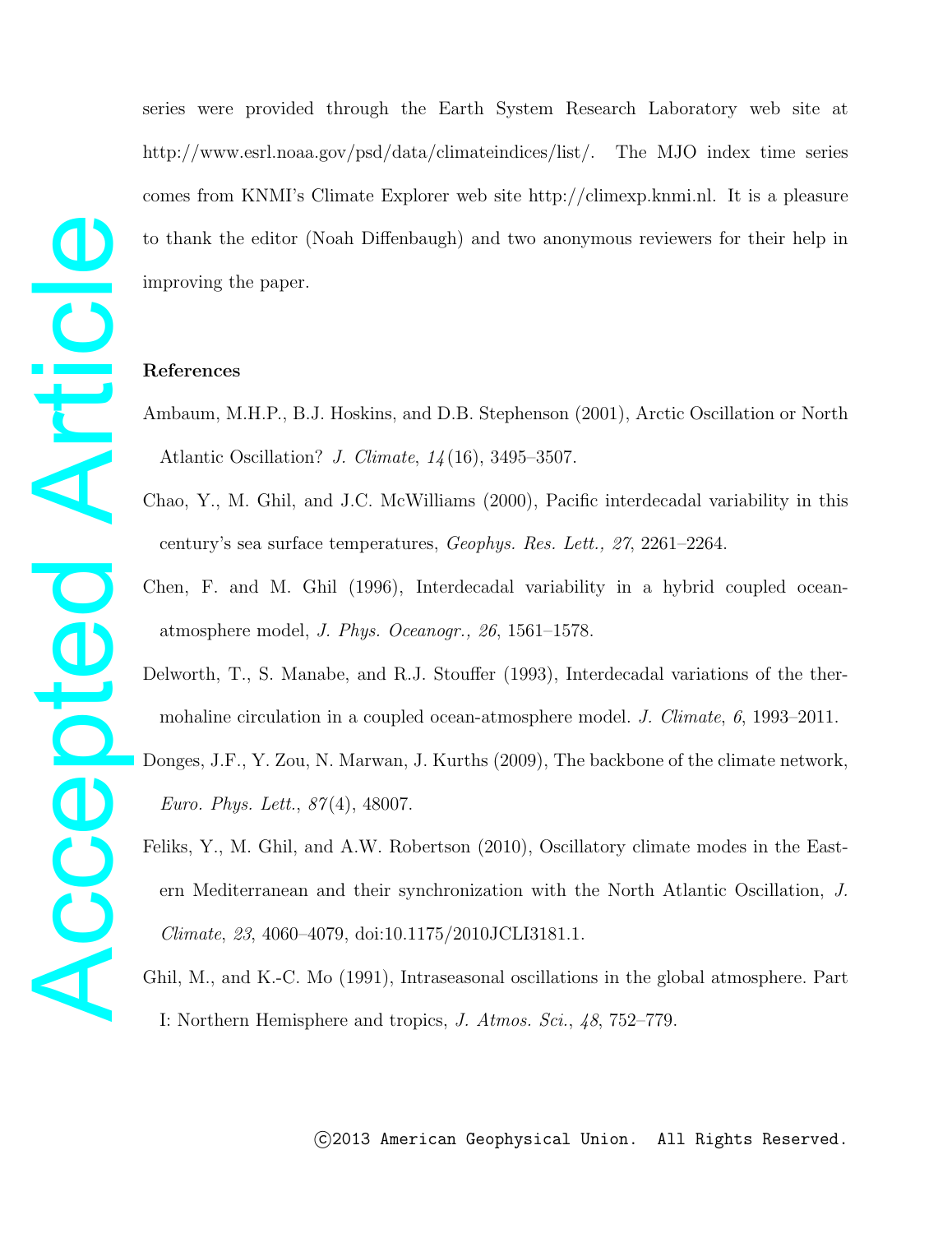Ghil, M., et al. (2002) Advanced spectral methods for climatic time series, Rev. Geophys.  $40(1)$ , pp. 3.1–3.41, doi: 10.1029/2000RG000092.

- Giannini, A., M.A. Cane, and Y. Kushnir, Interdecadal changes in the ENSO teleconnection to the Caribbean region and the North Atlantic Oscillation. J. Climate, 14, 2867-2879 (2001).
- Goldberg, D. (1989), *Genetic Algorithms in Search, Optimization, and Machine Learning.* Addison-Wesley.
- Kaplan, A., M. Cane, Y. Kushnir, A. Clement, M. Blumenthal, and B. Rajagopalan (1998), Analyses of global sea surface temperature 1856–1991, J. Geophys. Res., 103, 18,567-18,589.
- Kimoto, M., and M. Ghil (1993), Multiple flow regimes in the Northern Hemisphere winter. Part II: Sectorial regimes and preferred transitions, J. Atmos. Sci., 50, 2645–2673.
- Knight, J.R., C.K. Folland, and A.A. Scaife (2006), Climate impacts of the Atlantic Multidecadal Oscillation, Geophys. Res. Lett., 33, L17706, doi:10.1029/2006GL026242. Kravtsov, S., A.W Robertson, and M. Ghil (2006), Multiple regimes and low-frequency oscillations in the Northern Hemisphere's zonal-mean flow, J. Atmos. Sci., 63, 840–860. Marcus, S. L., J. O. Dickey, and O. de Viron (2001), Links between intraseasonal (extended MJO) and ENSO timescales: Insights via geodetic and atmospheric analysis, Geophys. Res. Lett., **28**(18), 3465-3468.
- Mann, M.E., and J.M. Lees (1996), Robust estimation of background noise and signal detection in climatic time series. Clim. Change, 33, 409–445.

Accepted Article **Acepted Artic**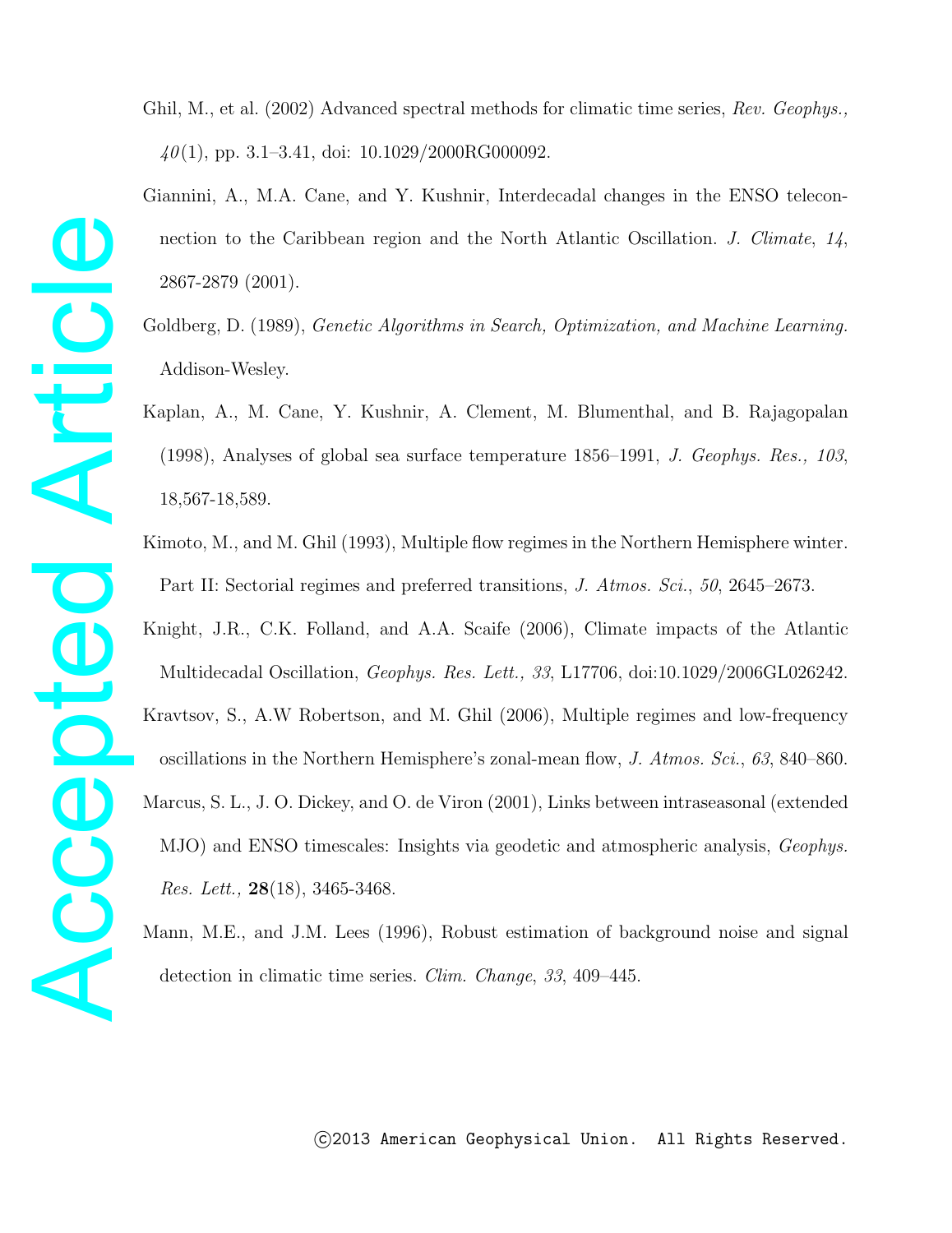Mantua, N.J., et al. (1997), A Pacific interdecadal climate oscillation with impacts on salmon production, Bull. Am. Meteorol. Soc., 78, 1069–1079.

- Messié, M., and F. Chavez (2011), Global modes of sea surface temperature variability in relation to regional climate indices, J. Climate,  $24$ ,  $4314-4331$ , doi:10.1175/2011JCLI3941.1.
- Moonley, D.A. and A.A. Munot (1993), Variation in the relationship of the Indian Summer Monsoon with global factors. Proc. Indian Acad. Sci. (Earth Planet. Sci.), 102, 89–104. National Research Council (1995), Natural Climate Variability on Decade-to-Century Time Scales, D. G. Martinson, K. Bryan, M. Ghil et al. (Eds.), National Academy Press, Washington, D.C..
- Overland, J.E., and R.W. Preisendorfer (1982), A Significance test for principal components applied to cyclone climatology. Mon. Wea. Rev., 110, 1–4 .

Owen, M. (2007), Practical Signal Processing, Cambridge University Press.

- Philander, S.G.H. (1990), El Niño, La Niña, and the Southern Oscillation, Academic Press, San Diego.
- Pohl, B., N. Fauchereau, C.J.C. Reason, and M. Rouault (2010), Relationships between the Antarctic Oscillation, the Madden-Julian Oscillation, and ENSO, and consequences for rainfall analysis. J. Climate, 23, 238–254.
- Sarachik, E.S. and M.A. Cane (2010), The El Niño-Southern Oscillation Phenomenon, Cambridge Univ. Press.
- Stefanick, M. (1982), Interannual atmospheric angular momentum variability 19631973 and the Southern Oscillation, J. Geophys. Res., 87(C1), 428–432,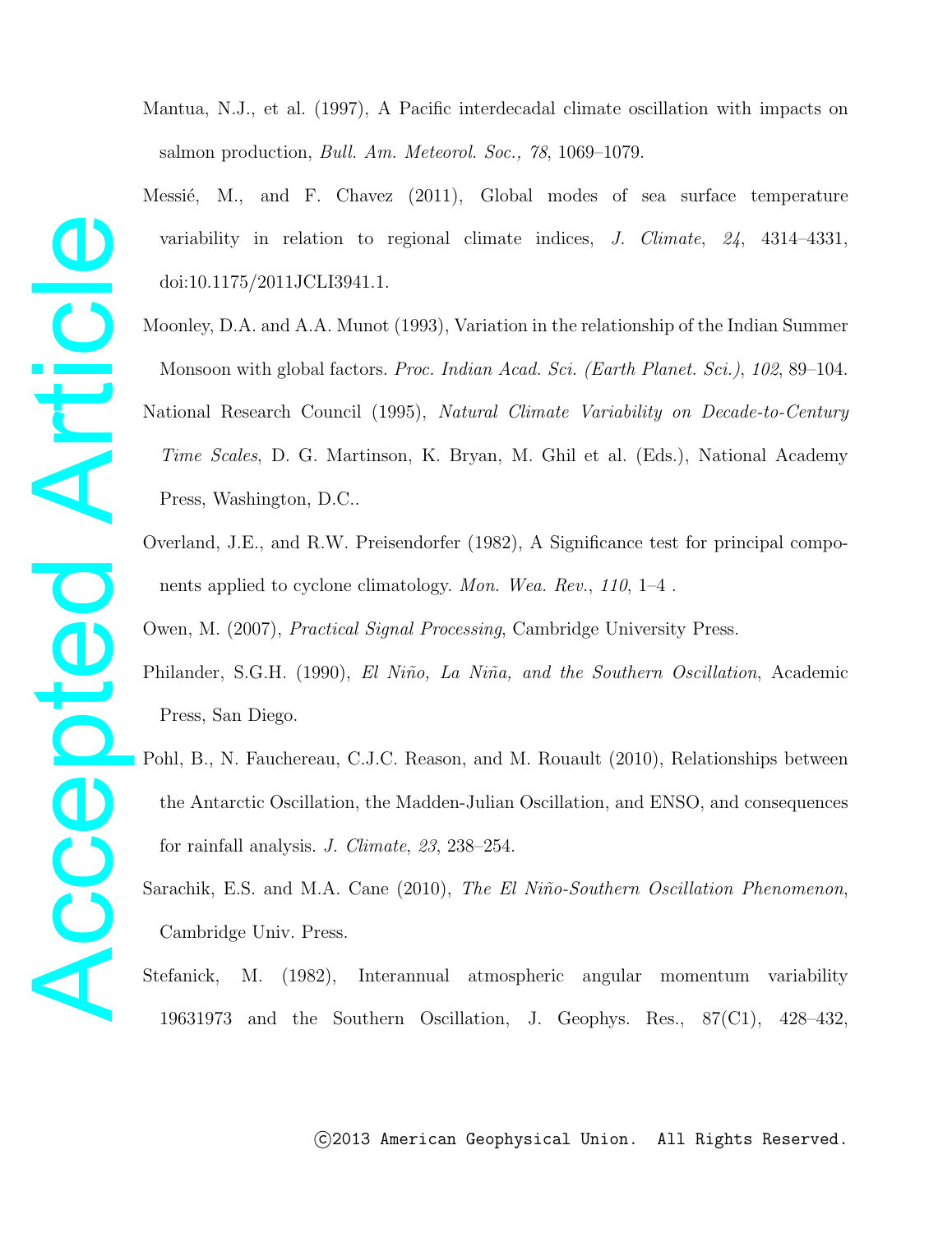doi:10.1029/JC087iC01p00428.

Trenberth, K.E., and D.J. Shea (2006), Atlantic hurricanes and natural variability in 2005, Geophys. Res. Lett., 33, L12704, doi:10.1029/2006GL026894.

Tsonis, A. A., K. Swanson, and S. Kravtsov (2007), A new dynamical mechanism for major climate shifts, Geophys. Res. Lett., 34, L13705, doi:10.1029/2007GL030288.

Tsonis, A.A. and K.L. Swanson (2008), Topology and predictability of El Niño and La Niña networks, *Phys. Rev. Lett.*, 100(22), 228502-228506.

Von Storch, H., and F.W. Zwiers (1999), Statistical Analysis in Climate Research. Cambridge University Press.

Wallace, J.M., and D.S. Gutzler (1981), Teleconnections in the geopotential height field during the Northern-Hemisphere winter, Mon. Wea. Rev., 109, 784–812 .

Tsonis<br>
maje<br>
Tsonis<br>
Niña<br>
Von Si<br>
brid<br>
Wallac<br>
duri<br>
Wang,<br>
doi:1<br>
Weare<br>
Ceo;<br>
Weare<br>
Ceo;<br>
Niña<br>
duri<br>
duri<br>
duri<br>
duri<br>
duri<br>
duri<br>
duri<br>
duri<br>
duri<br>
duri<br>
duri<br>
duri<br>
duri<br>
duri<br>
duri<br>
duri<br>
duri<br>
duri<br>
duri<br>
duri<br> Wang, C., S.-K. Lee, and D.B. Enfield (2008), Atlantic Warm Pool acting as a link between Atlantic Multidecadal Oscillation and Atlantic tropical cyclone activity, Geochem. Geophys. Geosyst., 9, Q05V03, doi:10.1029/2007GC001809.

Wang, G., P. Yang, X. Zhou, K. L. Swanson, and A. A. Tsonis (2012), Directional influences on global temperature prediction, Geophys. Res. Lett., 39, L13704, doi:10.1029/2012GL052149.

Weare, B., A. Navato, and R.E. Newell (1976) Empirical orthogonal analysis of Pacific Ocean sea surface temperature. J. Phys. Oceanogr., 6, 671–678.

Wyatt, M.G., S. Kravtsov, and A.A. Tsonis, Atlantic multidecadal oscillation and northern hemisphere's climate variability. Clim. Dyn. doi:10.1007/s00382-011-1071-8, 2011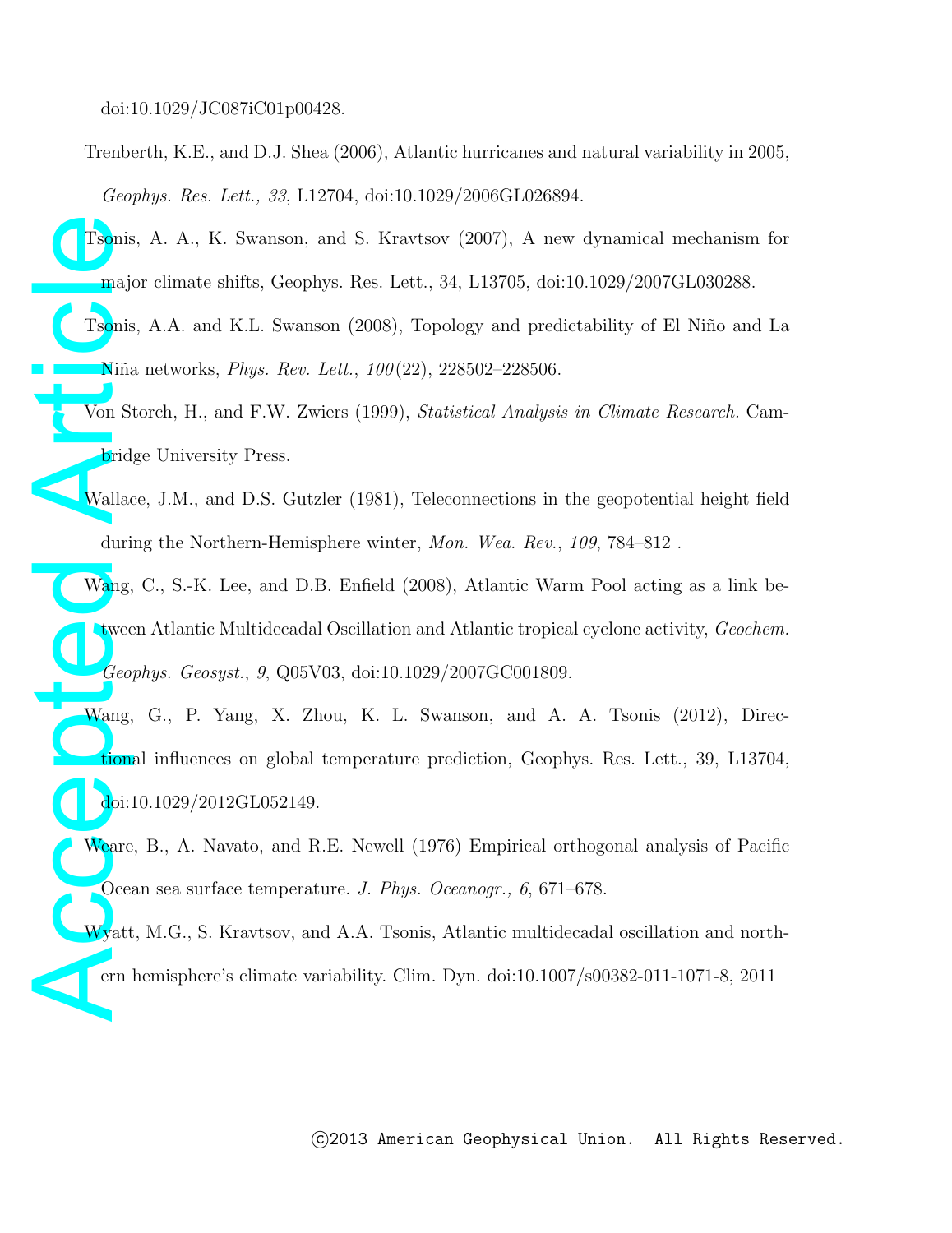

ACCEPTED MANUSCRIPT AND MANUSCRIPT AND MANUSCRIPT ACCEPTED AND MANUSCRIPT ACCEPTED MANUSCRIPT ACCEPTED MANUSCRIPT ACCEPTED MANUSCRIPT ACCEPTED MANUSCRIPT ACCEPTED MANUSCRIPT ACCEPTED MANUSCRIPT ACCEPTED MANUSCRIPT ACCEPTED Figure 1. Cross-correlation map between pairs of indices. The size of each square is proportional to the length of the common time interval of availability; the square showing the correlation between two time series with a common interval of 20 years will be twice larger than that showing the correlation between two time series with a common interval of 10 years. Only correlations that are significant at the 95% lever are colored: red means the correlation is positive, blue indicates anti-correlation, while white squares indicate correlations that are not significant at this level. The results for each pair appear twice, for better legibility.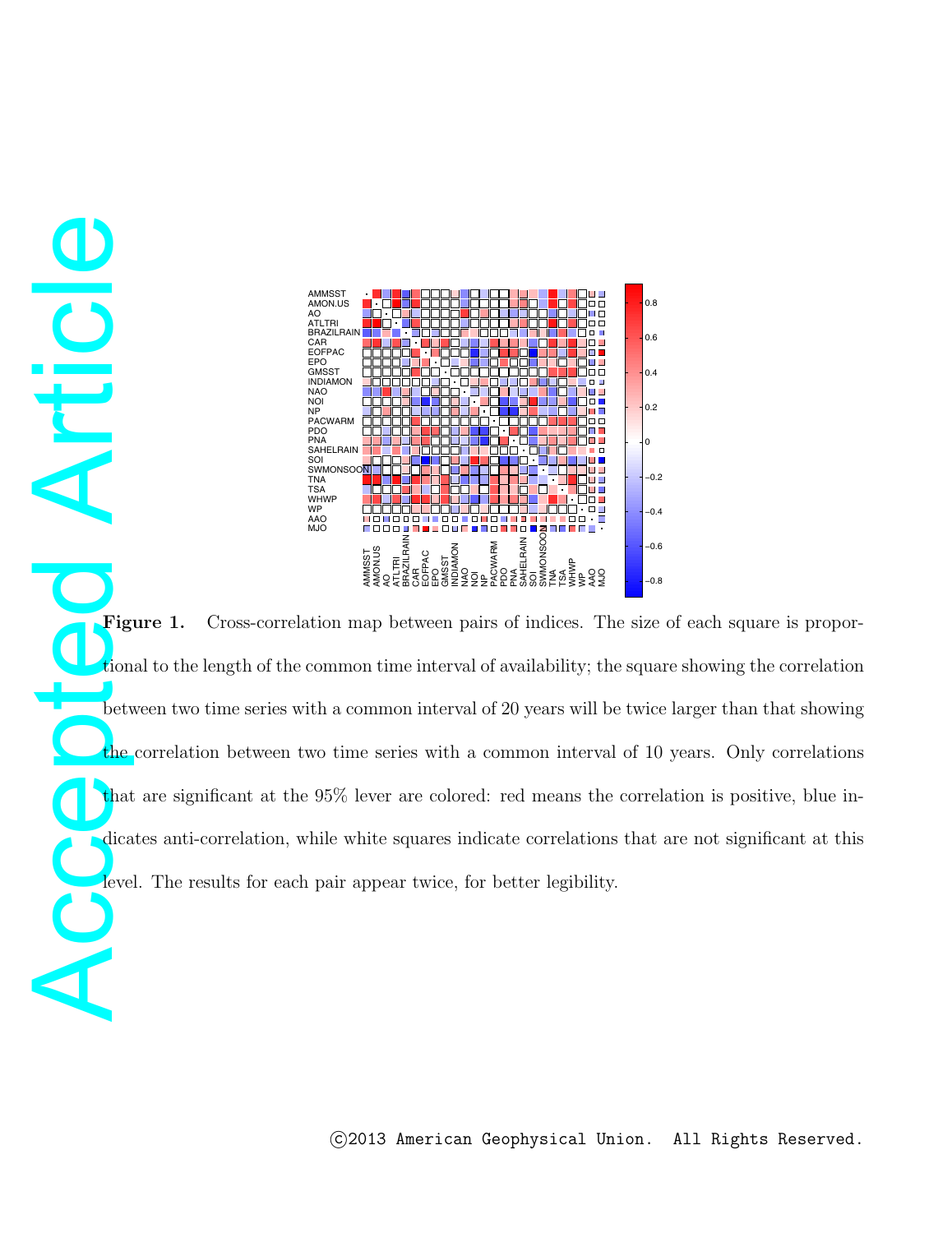

**Articl** 

**Accepted** Article Chiefer Chiefer Article Chief value of Article Chief value of Article Chief value of Article Chief value of Article Chief value of Article Chief value of Article Chief value of Article Chief value of Art Figure 2. Variance captured by each of the four leading PCs for each of our 25 climate indices, sorted from the least "explained" to the best "explained" index, i.e., from the one that is most independent of the other 24 to the one that is least so. The height of the color bars indicates the variance contribution of the leading PCs, from the first to the fourth: red, green, blue and purple, in this order. The full list of the index acronyms on the abscissa is given in Table 1.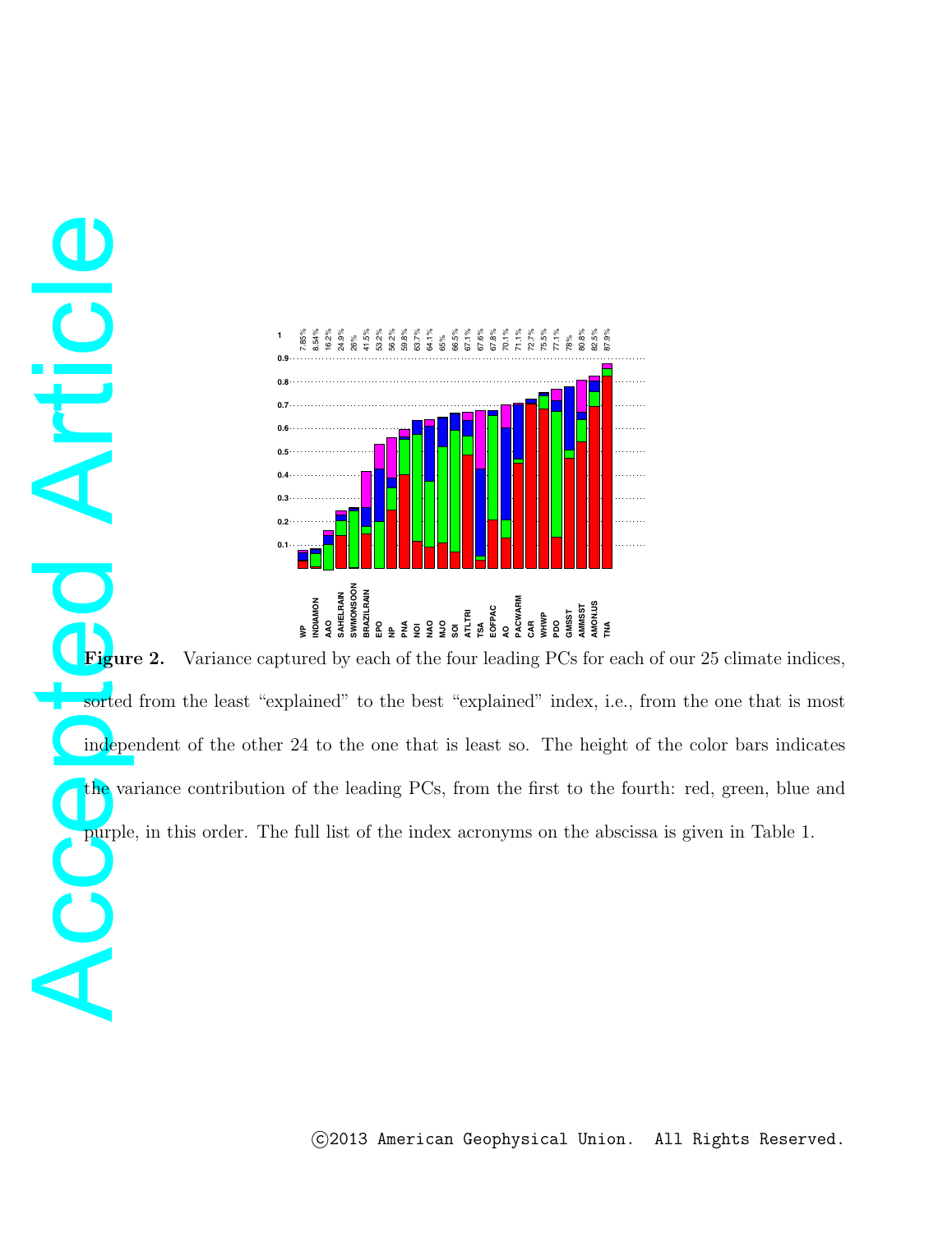Mode  $#1$  at  $+12$  lag Mode #2 at  $-12$  lag  $\begin{bmatrix} 0.1 \\ 0.0 \end{bmatrix}$  $-0.1$ <br>  $-0.2$ <br>  $-0.3$ <br>  $-0.4$ <br>  $-0.5$ Mode #4 at -10 k

3

**Cic** 

**ACCEPTED ACCEPTED Figure 3.** Lagged cross-covariances between the local SST (in ◦C) and each of the four leading PCs, plotted for the lag that yields the highest sum of absolute values of the cross-correlations:  $(a)$ –(d) Modes 1–4, each at the respective optimal lag. Color bar gives the cross-covariance values; zero values (in white) include all cross-correlations that are not significant at the 95% level. Note that, as the PCs are normalized to unit standard deviation, the cross-covariance at a grid point only depends on the standard deviation of the SST there, projected onto the given PC. To better show the most significant areas for each mode, the maps are centered on the Greenwich meridian in panels (a) and (c), while being centered on the dateline in (b) and (d).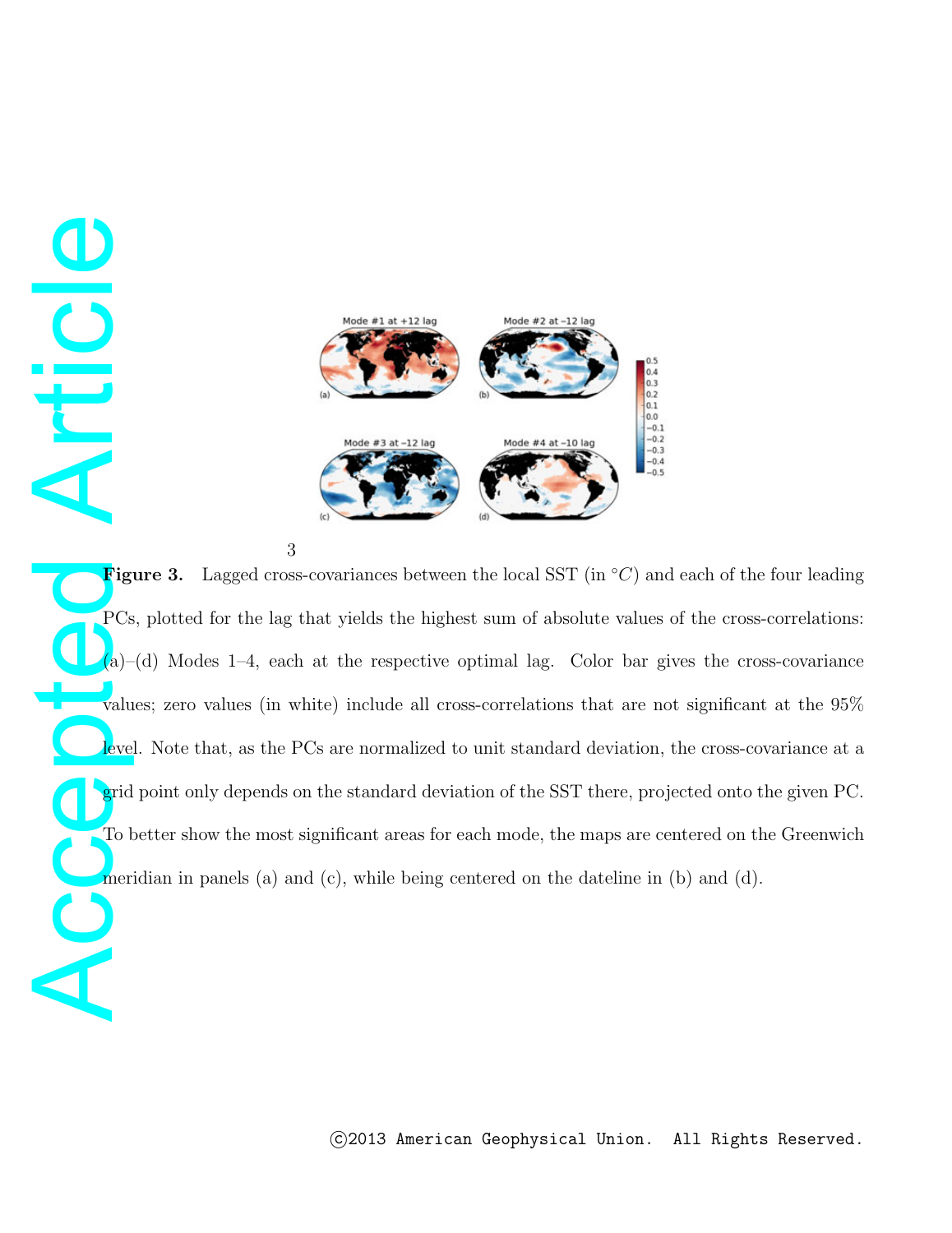|              | <b>AN</b>                         | <b>MHWP</b>                  | <b>TSA</b>                 | <b>ANT</b>                 | <b>NOOSNOMAS</b>           | SOI                  | <b>SAHELRAIN</b>            | PNA                             | <b>PDO</b>                  | PACWARM              | KP                    | ION                  | <b>OVN</b>                 | <b>OTN</b>                 | <b>INDIANON</b>              | <b>GNSST</b>                       | <b>DPO</b>                     | <b>EOFPAC</b>            | CAR              | <b>BRAZILRAIN</b>                 | ATLTRI                   | $\delta$                    | <b>AMON</b>                       | <b>AMMSST</b>            | <b>AAO</b>            | <b>Abbreviation</b>       |
|--------------|-----------------------------------|------------------------------|----------------------------|----------------------------|----------------------------|----------------------|-----------------------------|---------------------------------|-----------------------------|----------------------|-----------------------|----------------------|----------------------------|----------------------------|------------------------------|------------------------------------|--------------------------------|--------------------------|------------------|-----------------------------------|--------------------------|-----------------------------|-----------------------------------|--------------------------|-----------------------|---------------------------|
| <b>VITIC</b> | Western Pacific Index             | Western Hemisphere warm pool | Tropical Southern Atlantic | Tropical Northern Atlantic | SW Monsoon Region rainfall | Southern Oscillation | Sahel Standardized Rainfall | Pacific North American          | Pacific Decadal Oscillation | Pacific Warmpool     | North Pacific pattern | Northern Oscillation | North Atlantic Oscillation | Madden-Julian Oscillation  | Central Indian Precipitation | Global Mean Land/Ocean Temperature | East/North Pacific Oscillation | Tropical Pacific SST EOF | Caribbean SST    | Northeast Brazil Rainfall Anomaly | Atlantic Tripole SST EOF | Arctic Oscillation          | Atlantic Multidecadal Oscillation | Atlantic Meridional Mode | Antarctic Oscillation | Index name                |
|              | 1950                              | 1948                         | 1948                       | 1948                       | 1948                       | 1951                 | 1948                        | 1950                            | 1948                        | 1948                 | 1948                  | 1948                 | 1950                       | <b>1978</b>                | 1948                         | 1948                               | 1950                           | 1948                     | 1951             | 1948                              | 1948                     | 1980                        | 1948                              | 1948                     | 6261                  | Starts Ends               |
|              | 2011                              | 2011                         | 2011                       | 2011                       | 2011                       | 2011                 | 2001                        | 2011                            | <b>2011</b>                 | 2009                 | 2011                  | 2002                 | 2011                       | 2011                       | 2000                         | 2011                               | 2011                           | 2008                     | 2011             | 2000                              | 2009                     | 2011                        | 2011                              | 102                      | 2011                  |                           |
| OTC<br>C     | $-2.3$                            | 1.7                          |                            | $0.52$<br>$2.7$            |                            | 1.4                  | $-4.1$                      | $\overline{L}$ . $\overline{L}$ | $1.8$                       |                      | $-1.8$<br>3.9         | 1.0                  | $-4.5$                     | $\frac{1}{3} \frac{3}{12}$ |                              | 2.3                                | 4.0                            | $1.0$                    | $-0.3$           | 5.3                               |                          | $-0.71$<br>4.3<br>4.3<br>1. |                                   | 0.0                      | لن<br>ت               | unweighted lag<br>months) |
|              | $\frac{1}{9}$                     |                              |                            | ں<br>ה                     |                            |                      | 3.4                         |                                 |                             |                      | $\ddot{c}$            |                      |                            |                            | 0.8                          |                                    |                                |                          |                  | 9.4                               | $-5.6$                   |                             |                                   | $\overline{0}$           | 4.4                   | weighted lag<br>months    |
|              | $\operatorname{ESRL}$<br>/wp.data | ESRL<br>whwp.data            | ESRL,<br>tsa.data          | ESRL,<br>'tna.data         | ESRL.<br>swnonsoon.data    | ESRL.<br>soi.data    | ESRL<br>sahelrain.data      | ESRL<br>pna.data                | ESRL.<br>pdo.data           | ESRL<br>pacwarm.data | ESRL.<br>/np.data     | ESRL<br>noi.data     | ESRL<br>nao.data           | http:/<br>climexp.knmi.n   | ESRL<br>indiamon.data        | ESRL,<br>gmsst.data                | ESRL.<br>epo.data              | ESRL<br>eorpac.data      | ESRL<br>CAR.data | ESRL<br>brazilrain.data           | ESRL<br>atltri.data      | ESRL<br>ao.data             | ESRL,<br>amon.us.data             | ESRL<br>annnsst.data     | ESRL<br>aao.data      | Address                   |

**Table 1.** Climate indices used in this study; for each index, we list its name, time range, optimal set of lags with respect ESRL stands for http://www.esrl.noaa.gov/psd/data/correlation the Atlantic Meridional Mode index (both unweighted and weighted), and internet adress for the source ofthe data;

to

© 2013 American Geophysical Union. All Rights Reserved.